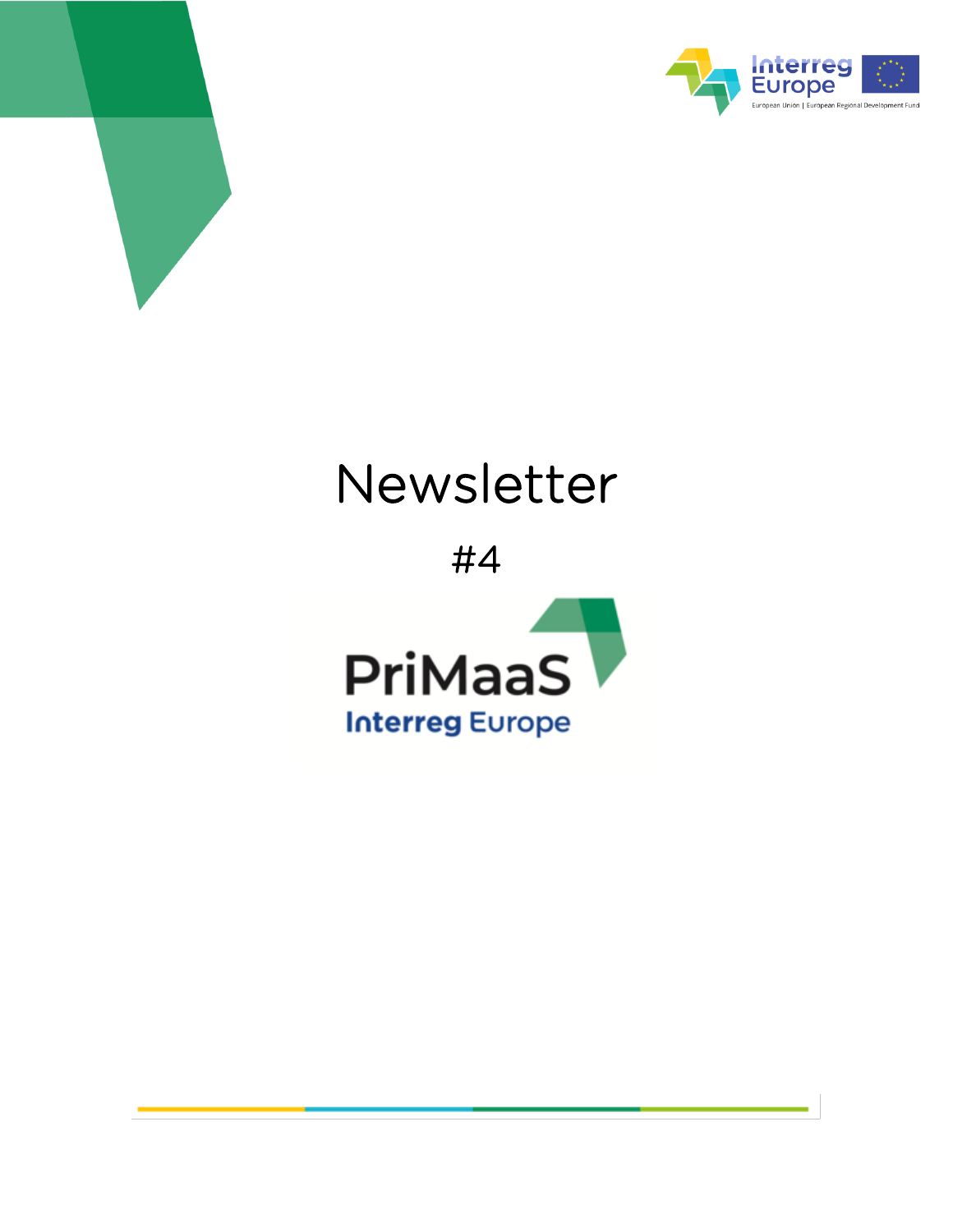

*Newsletter n.4 – June 2021 – January 2022*



#### Welcome to the Fourth Newsletter

of

"PriMaaS - Prioritizing low carbon mobility services for improving accessibility of citizens" project!

The main purpose of PriMaaS project is to promote the integration of traditional modes of public transport with personal and innovative modes, creating equitable mobility services that are truly focused on citizens' needs. PriMaaS aims to promote inter-organizational collaboration and build trust between key stakeholders such as transport authorities, mobility operators and service providers or consumer protection organizations.

In this newsletter, you can find recent interesting news and initiatives developed by the consortium.

[+ Information](https://www.interregeurope.eu/primaas/)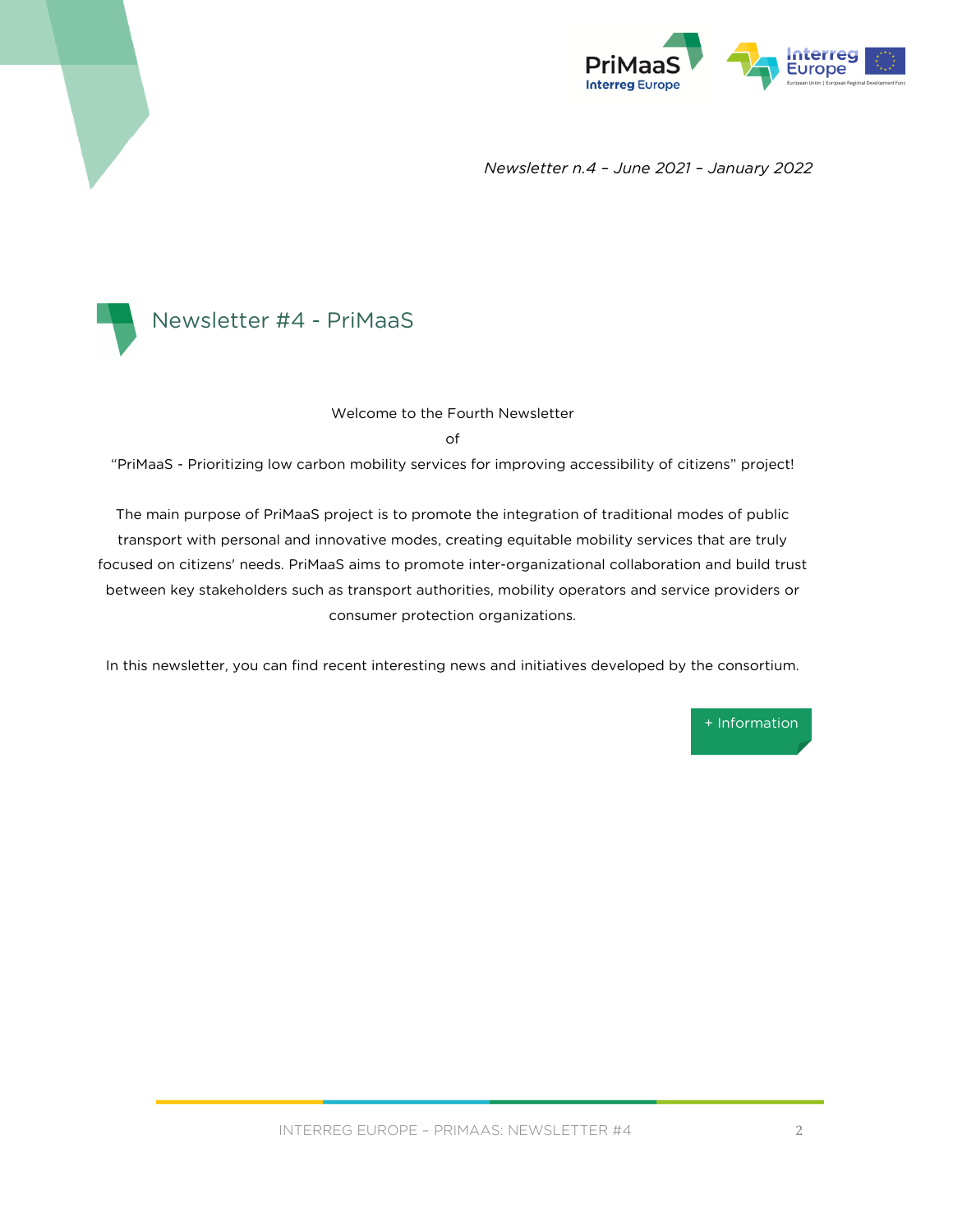

# $\bigcirc$  Good Practices

### NaaSMaaS hobby pick-up service for school children

### June 2021 – Tampere, Finland

In June of 2021 in Tampere, Finland good practices were promoted for trying to solve the problems faced by 2,000 Tampere-based junior athletes using the principles of public/shared transport. The aim was to create a safe transport service between school and hobby places, increasing the time spent in family while reducing the car traffic. The NaaSMaaS pick-up service was developed and tested between 2019-2020. For 6 months in 2020, the expanded trial didn't reach the planned scale due to covid-19. However, the initial impacts were able to be verified for smaller numbers of users. The support of MDI Public Oy, WSP Finland Oy, City of Tampere, Ministry of the Environment, Tuomi Logistiikka Oy and different sport clubs was important to this joint mobility service concept for children.



[+ Information](https://www.interregeurope.eu/policylearning/good-practices/item/5501/naasmaas-hobby-pick-up-service-for-school-children/)

### Stockholm Public Transport offer one unitary multimodal ticket across large areas children

#### December 2021 – Stockholm, Sweden

Stockholm is a big urban area, being home to a quarter of all the workplaces in Sweden. The workers for these workplaces are drawn from the whole Stockholm area. Stockholm was built on several islands in the Baltic Sea and the great lake Mälaren, with bridges in between. It´s not possible for all the workers commuting from homes in the suburban and rural areas to workplaces in the center of Stockholm to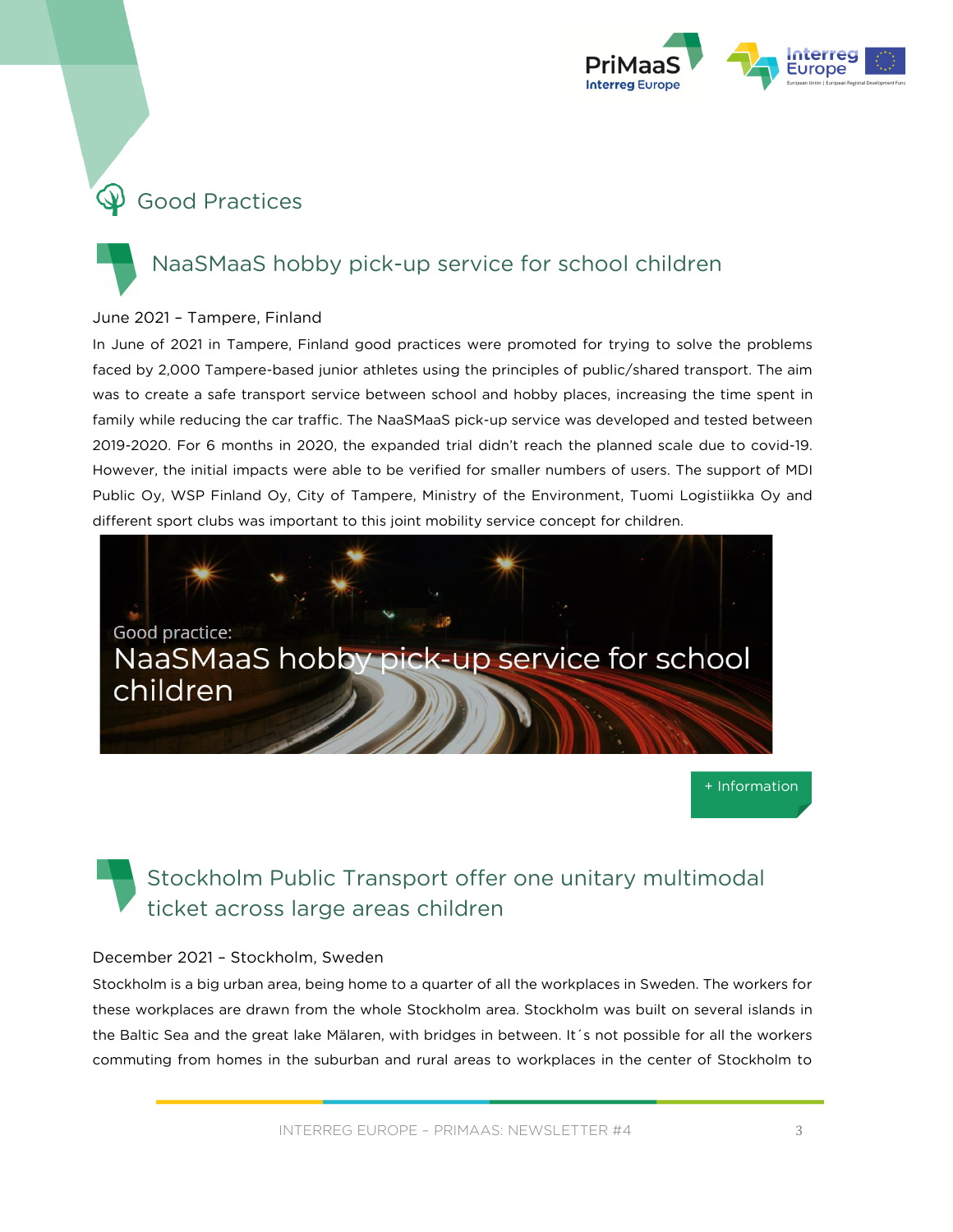

travel by car across bridges between islands. Hence the Stockholm public transport system transports in total one million people on three million journeys per day. Having a public transport system that is attractive enough to compete with commuting by car, is seen a necessity for the economic viability of Stockholm area. Public transports run with a single ticket intermodular system over trains, boats, subways, and buses. One single ticket cost 37 SEK, ca 3,5 Euros being valid for 75 minutes.

Good practice: Stockholm Public Transport offer one unitary multimodal ticket across large areas.

[+ Information](https://www.interregeurope.eu/policylearning/good-practices/item/5973/stockholm-public-transport-offer-one-unitary-multimodal-ticket-across-large-areas/)

### SIT FLEXI Intermunicipal demand responsive transport solution

### December 2021 – Coimbra, Portugal

In a context of low density and high territorial dispersion, public transport can't cover 100% of rural areas. In these areas, public transport operates in most cases regardless of the low demand mainly to students, leading inadequate supply to a significant portion of the population. In these circumstances, any attempt to increase the coverage of the network is always associated with low demand rates, not adjusted to the typology of existing equipment, making it impossible to achieve an efficient service. The Intermunicipal Community of Coimbra Region implemented SIT FLEXI in two municipalities (Góis and Pampilhosa da Serra) as pilot projects in 2020. In 2021 the IT FLEXI solution was expanded to the remaining municipalities besides Coimbra. A demand-responsive transport solution of this nature has flexibility, depending on the needs of the population and the characteristics of the territory. SIT FLEXI has routes, stops, and schedules while also, the flexibility to adjust to give the best response to user needs.

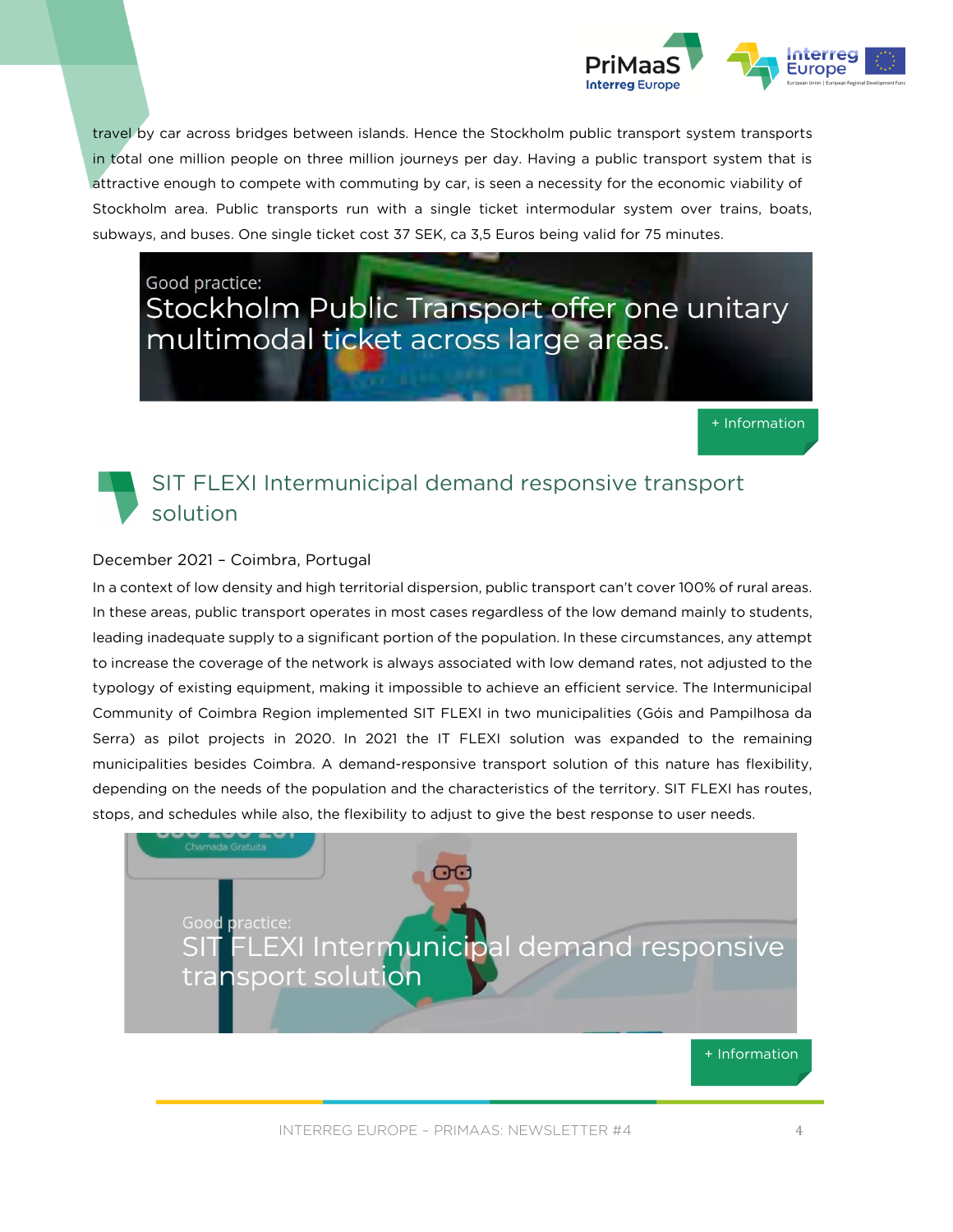

# **Policy Briefing**

# Policy Briefing 3 – University of Applied Sciences Erfurt

#### August 2021 – Erfurt, Germany

Mobility as a Service (MaaS) is probably one of the most discussed concepts in the transport sector nowadays. The promise of an efficient, inclusive, and sustainable mobility service seems very tempting and is immediately associated with MaaS. But what is MaaS in general? According to the MaaS Alliance, MaaS is the fusion of different transport modes into one transport service through which different mobility services can be requested on-demand. The focus here is to aggregate these services, which are purchased separately by the MaaS provider and then re-issued as a package, for example in the form of a mobility budget. This principle means a move away from ownership-based and monomodal travel towards the use of different modes of transport that can be booked just in time from public and private providers.

[+ Read More](https://www.interregeurope.eu/fileadmin/user_upload/tx_tevprojects/library/file_1630402170.pdf)



#### September 2021 – Timisoara, Romenia

Sustainable Urban Mobility Plan for the Growth Pole Timisoara was approved by the Local Council of Timisoara by Decision no. 186 of 10.05.2016. The area of the sustainable urban mobility plan covers the Municipality of Timisoara and 15 communes from its neighborhood and refers to the period 2016-2030. Trying to reduce the negative external effects generated by the urban transport activity along with promoting strategies to reduce greenhouse gas emissions in the urban environment. The SUMP promotes low carbon dioxide strategies for all types of territories, for urban areas, including the promotion of sustainable multimodal urban mobility and the relevant mitigation measures, has emerged as priority following the identification of the needs urban areas are facing where the public space is overwhelmed by vehicles.

[+ Read More](https://www.interregeurope.eu/fileadmin/user_upload/tx_tevprojects/library/file_1632484429.pdf)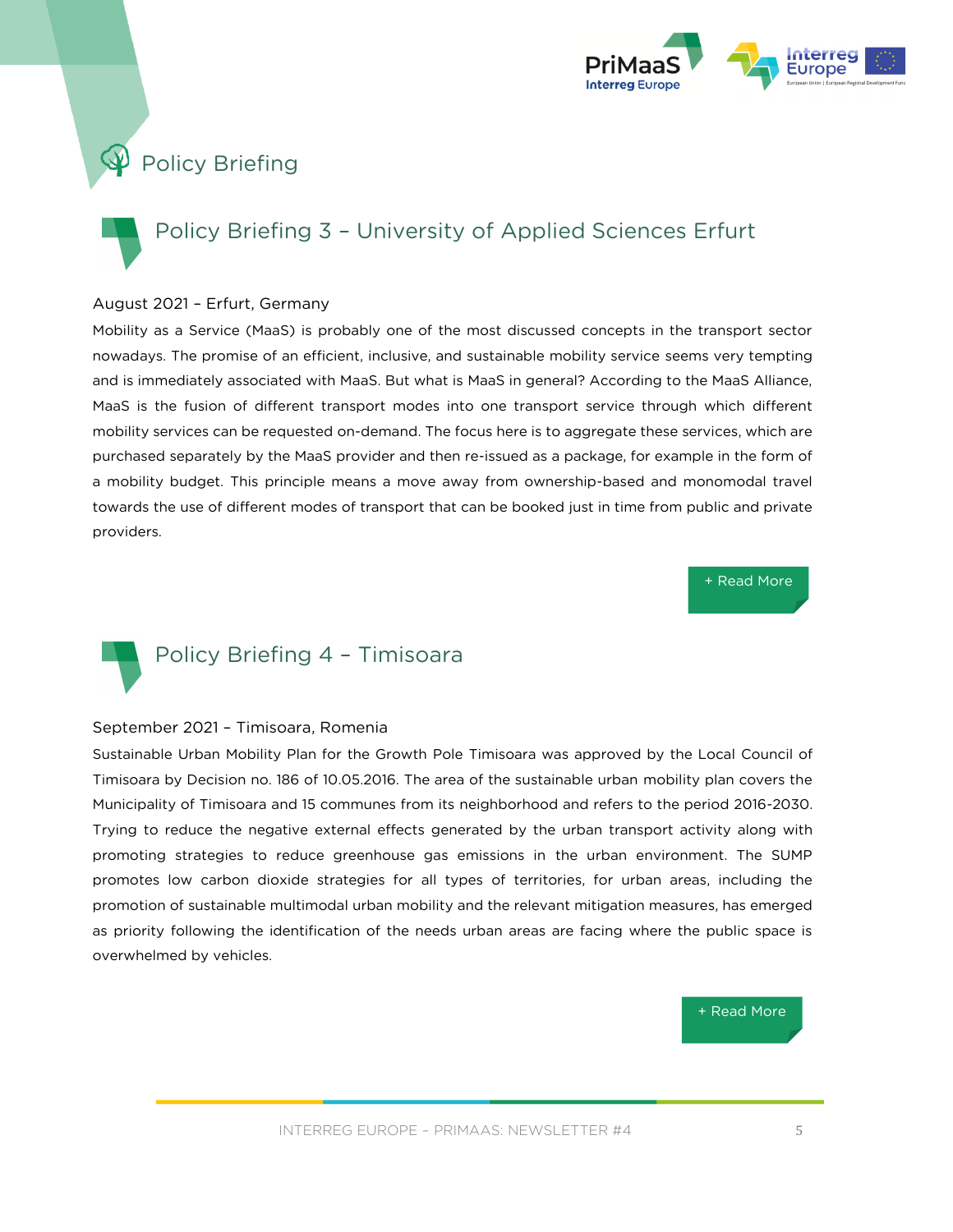

# Webinars & Conferences

### PriMaaS | EU Green Week 2021

#### June 2021 – Online

PriMaaS Partners ITS Romania and eGovlab Stockolm University joint CIVINET Romania and Timisoara City Hall, for a two-day online conference on MaaS Solutions in prioritizing clean transport, on 2-3 of June 2021. The event had a dedicated space in the #EUGREENWEEK calendar as a partner event. The event brought results and experiences from two European projects: PriMaaS (Interreg Europe) - Prioritizing low carbon mobility services for improving accessibility of citizens and Civitas Eccentric Munchen, as well as the efforts of #Timisoara and #Stockholm in this field. The two-day online conference tackled the ways in which MaaS can accelerate the shift towards net-zero greenhouse gas emission cities. Novel approaches towards carbon neutral cities require innovative actions toward low carbon transport. MaaS is a quiet new topic for Romanian cities, and it´s of great interest in the context of making our cities more livable, lowering the impact on climate, and improving local air quality with a direct benefit to public health.





INTERREG EUROPE - PRIMAAS: NEWSLETTER #4 6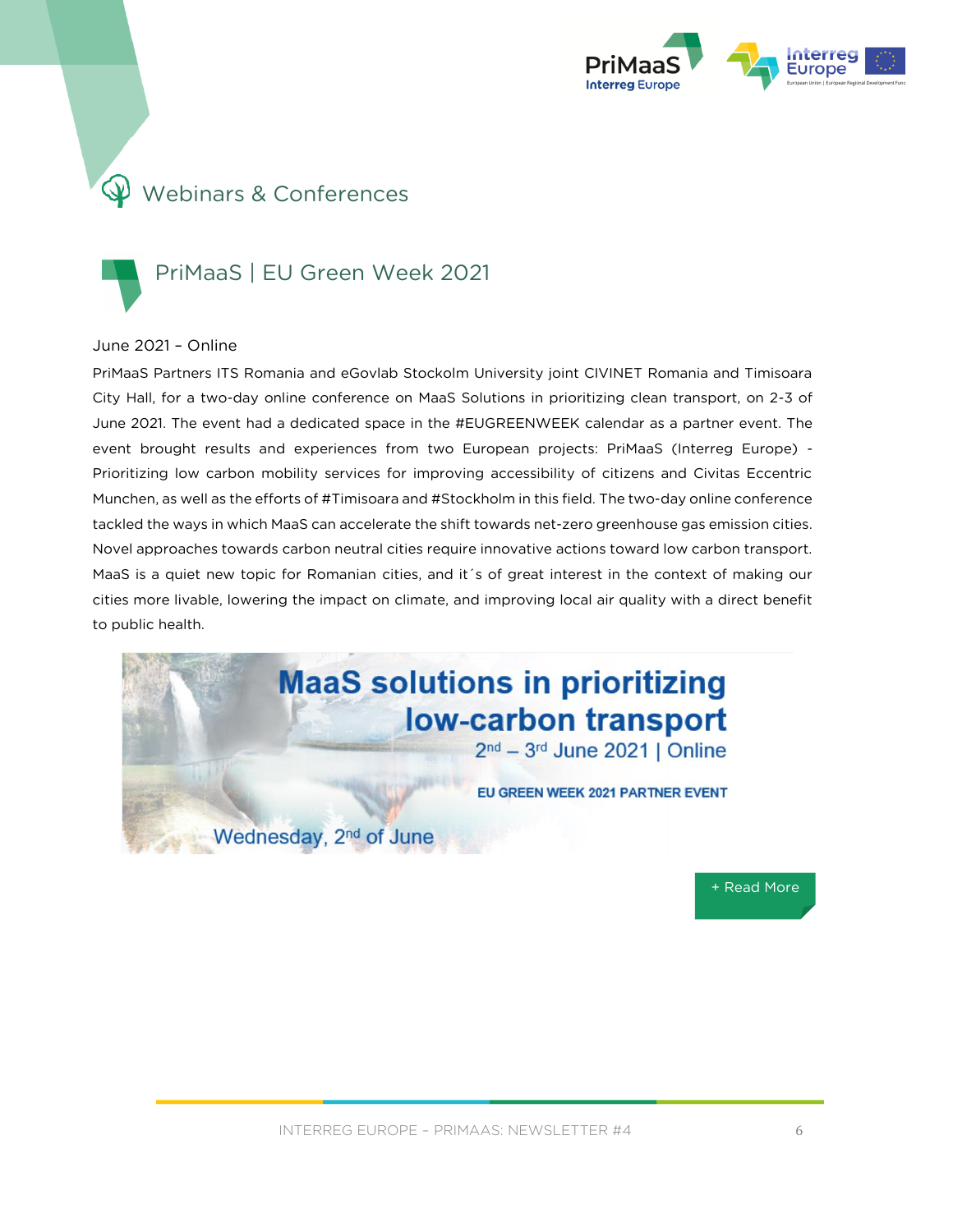

### MaaS - A European Perspective

#### June 2021 – Erfurt, Germany

Mobility as a Service (MaaS) is the integration of various forms of transport services into a single mobility service accessible on demand. Hardly any other element of the mobility world has received as much attention in recent years and months as the concept of MaaS. The ongoing discussions around the various areas continue to raise new and increasingly diverse questions: What is the EU's position on MaaS, is there an ideal operator model, what will be the impact of MaaS on travel behaviour and sustainable mobility?



Lead Partner at EWGT 2021 Conference

#### September 2021 – Timisoara, Romenia

The Lead Partner team of the PriMaaS Project organized a special session at the EWGT 2021 Conference – Euro Working Group on Transportation Meeting – a conference organized with the aim to discuss the integration of Mobility as a Service in smart cities. Besides gathering several research teams that presented the latest developments on MaaS implementation, the PriMaaS project team presented the latest advances on the construction of the Project Baseline Assessment Report, namely the development of a new multidimensional indicator. With the proposed multidimensional indicator, the PriMaaS partners intend to improve the way stakeholders and users can assess technological performance and the societal contributions of the MaaS systems through a set of tangible indicators. The content and presentation of the contribution of all partners in the data collection can be found in the website library.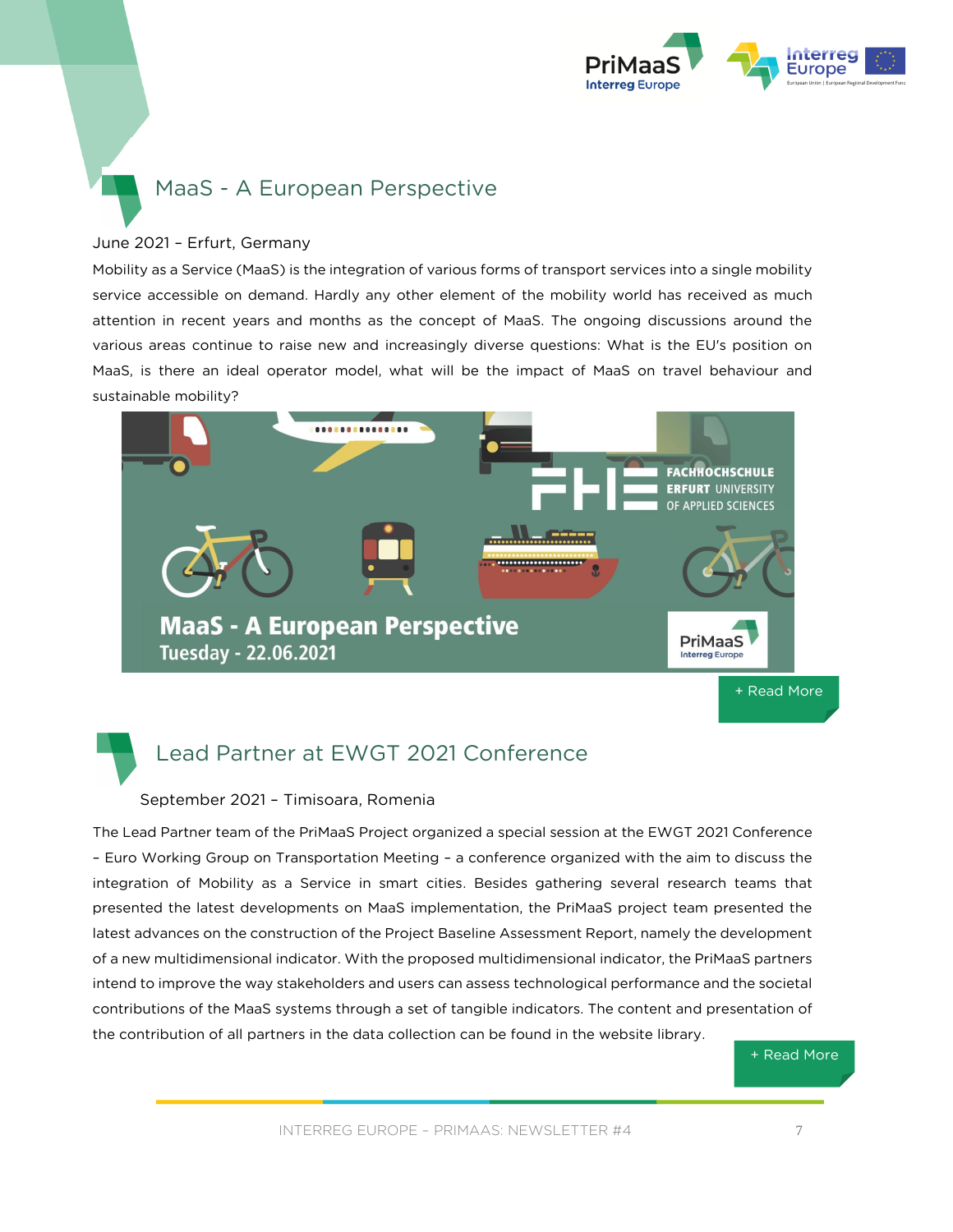

### MaaS: Insights for Business

### October 2021 – Erfurt, Germany

The University of Applied Sciences Erfurt, partner of the PriMaaS Project, organized lectures on 'International Case Studies on Transportation' in cooperation with the Bauhaus University Weimar. The first lecture was given by Dr. Ioanna Pagoni from the University of the Aegean in Greece, "Mobility as a Service: Insights for Business, Customers and Policies". In cooperation with the PriMaaS project, this was an excellent opportunity to disseminate the project among relevant stakeholders.



[+ Read More](https://www.interregeurope.eu/primaas/events/event/4807/maas-insights-for-business-customers-and-policies/)

### Policy Learning Platform on the road Customers, and Policies

### October 2021 – Timisoara, Romenia

On 19th October 2021, the PriMaaS Project Lead Partner participated in the online event "Tackling green policy challenges: The value of interregional cooperation for Portuguese Regions". This event was part of the 'Policy Learning Platform on the road' initiative that brings together public authorities from across Portugal and focus on tackling green policy challenges. The event was a great opportunity to learn about the Interreg Europe programme and how Portuguese Regions can become greener and resourceefficient benefiting from Interregional cooperation. At the end of the event, representatives of the Lead Partner of PriMaaS had the opportunity to discuss current policy challenges on sustainable mobility for the next funding period with the policy learning platform.

[+ Read More](https://www.interregeurope.eu/primaas/news/news-article/13200/policy-learning-platform-on-the-road/)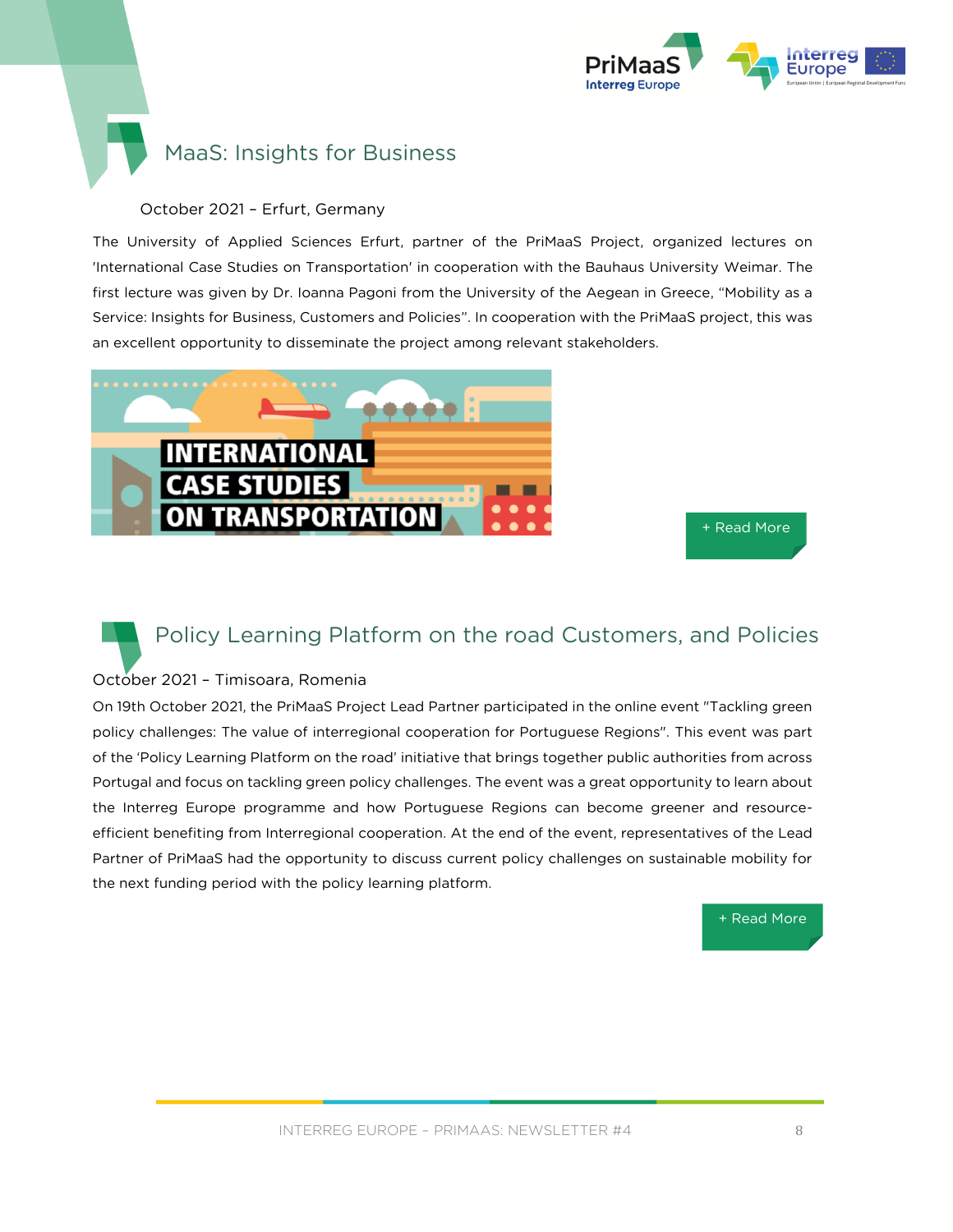![](_page_8_Picture_0.jpeg)

# P Regional Stakeholder Group Meetings

### 4 th Regional Stakeholder Meeting – Flexible Transport on Demand in the Coimbra Region

### January 2022 – Coimbra, Portugal

The Intermunicipal Community of Coimbra Region, partner of the PriMaaS project, organized a regional meeting dedicated to the theme: "Flexible Transport on Demand in the Coimbra Region". This event took place on January 18, 2022, at 11:30 am in the municipality of Mira (Mira Center Incubator) and aimed to publicly present the Flexible Transport on Demand in the municipality of Mira, presenting for this purpose the solution defined for the municipality.

![](_page_8_Picture_5.jpeg)

[+ Read More](https://www.interregeurope.eu/primaas/events/event/5008/flexible-transport-on-demand-in-the-coimbra-region/)

# 4 th Regional Stakeholder Meeting – Regione Ligur[ia e TT](https://www.interregeurope.eu/primaas/news/news-article/12370/interregional-mobility-online-event/)S Italia

#### January 2022 – Liguria, Italy

The 4th Regional Stakeholder Meeting organized by PriMaaS partners: Regione Liguria e TTS Italia took place online on 31st January 2022. The main topics on the agenda were: PriMaaS Project: the Action Plan construction approach and process & The digitalization of transport: experiences a comparison and food for thought.

![](_page_8_Picture_10.jpeg)

![](_page_8_Picture_11.jpeg)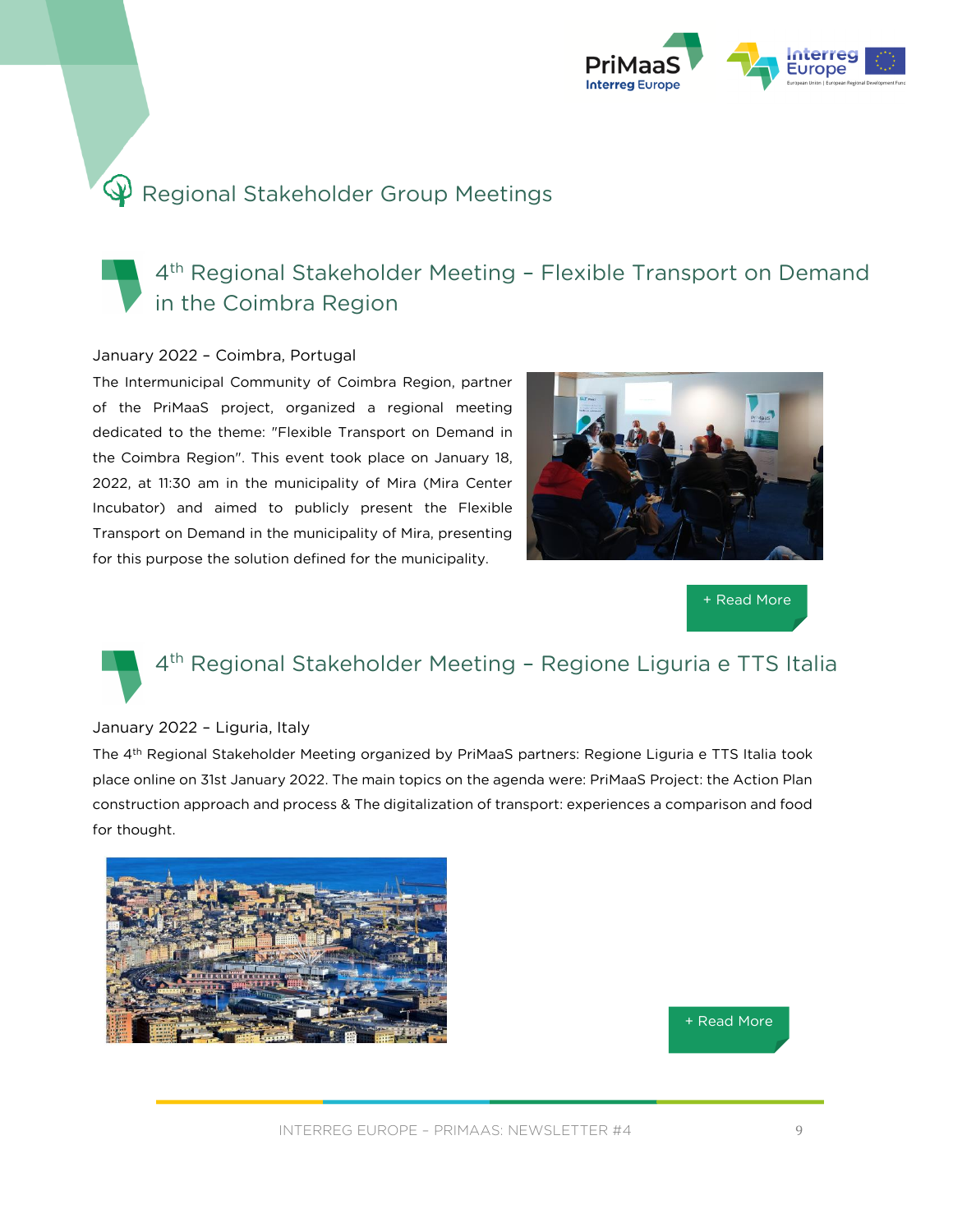![](_page_9_Picture_0.jpeg)

# **P** Interregional Exchange of Experience Event

### 6<sup>th</sup> Main Interregional Exchange of Experience Event, Aveiro

### January 2022 - Online, Aveiro, Portugal

It is with great pleasure that the project announces the completion of a very successful Interregional Exchange of Experience event with the participation of several international speakers that allowed a great discussion about #mobility, as well as the development of new synergies with several Interreg Europe projects. The event took place online during the afternoons of the  $26th$  &  $27th$  January.

For two days, partners had the opportunity to dive into the thematic synergies that connect PriMaaS and CISMOB projects, both led by the Lead Partner, Universidade de Aveiro. The sessions included two Thematic Conferences and two Building Capacity Workshops. This event was disseminated via PriMaaS social media channels, where you can connect on **Twitter** and check more details about the speakers and the projects.

![](_page_9_Picture_6.jpeg)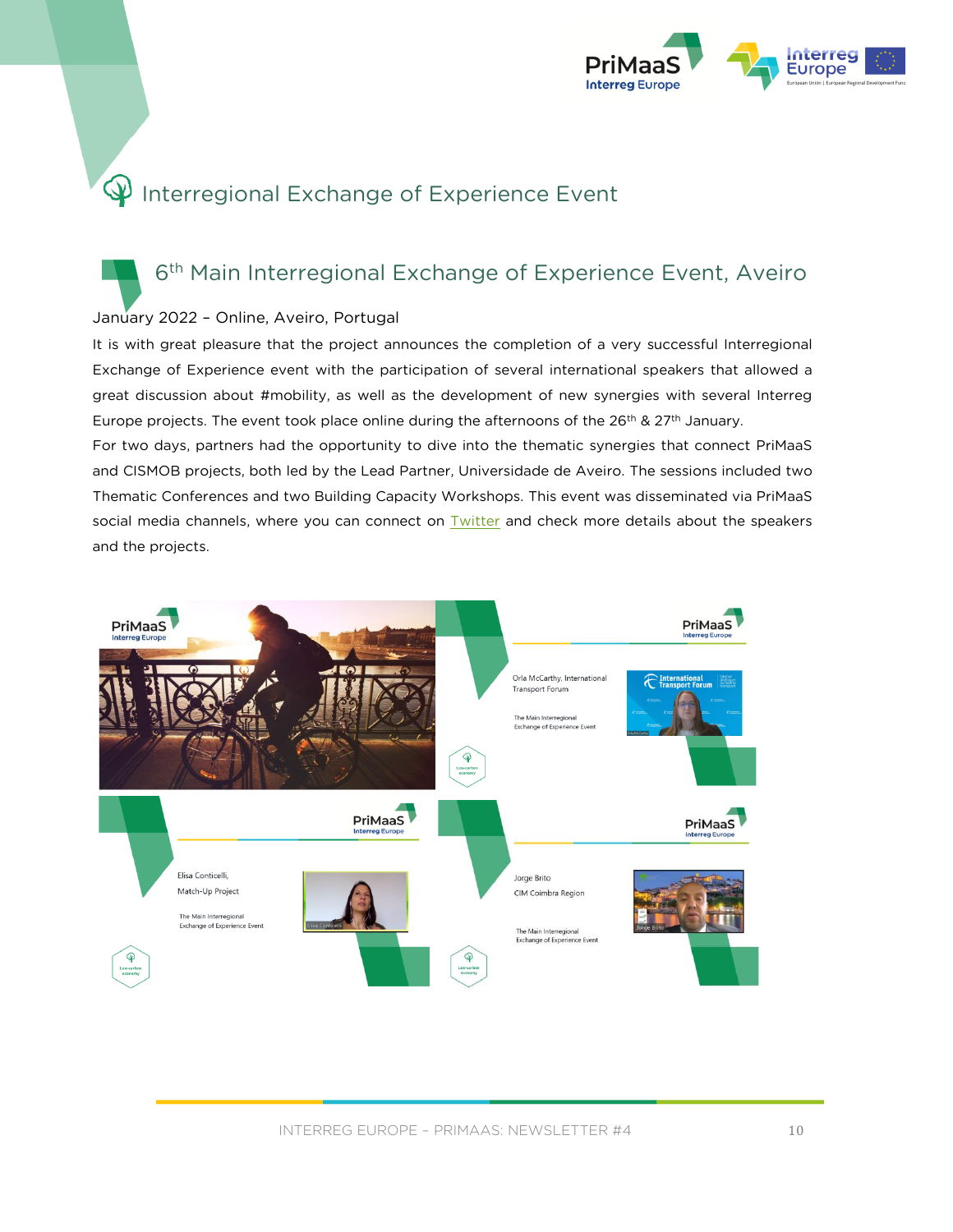![](_page_10_Picture_0.jpeg)

# Meetings

![](_page_10_Picture_2.jpeg)

 $\mathbb{Q}$ 

### 7th Steering Group Meeting

### January 2022 – Online, Aveiro, Portugal

Universidade de Aveiro as the Lead partner of PriMaaS, organised the 7<sup>th</sup> project meeting, on January 28<sup>th</sup>. Due to the current restricted measures in several partners countries, this meeting was held online. The main objective was to update the partners on recent project developments in the Mid-term Review & Action Plans preparation and an overview of the project's results so far. The consortium also planned the submission of the 5th Progress report as well as discussing organizational issues, finances, communication matters and the development of upcoming events.

![](_page_10_Picture_6.jpeg)